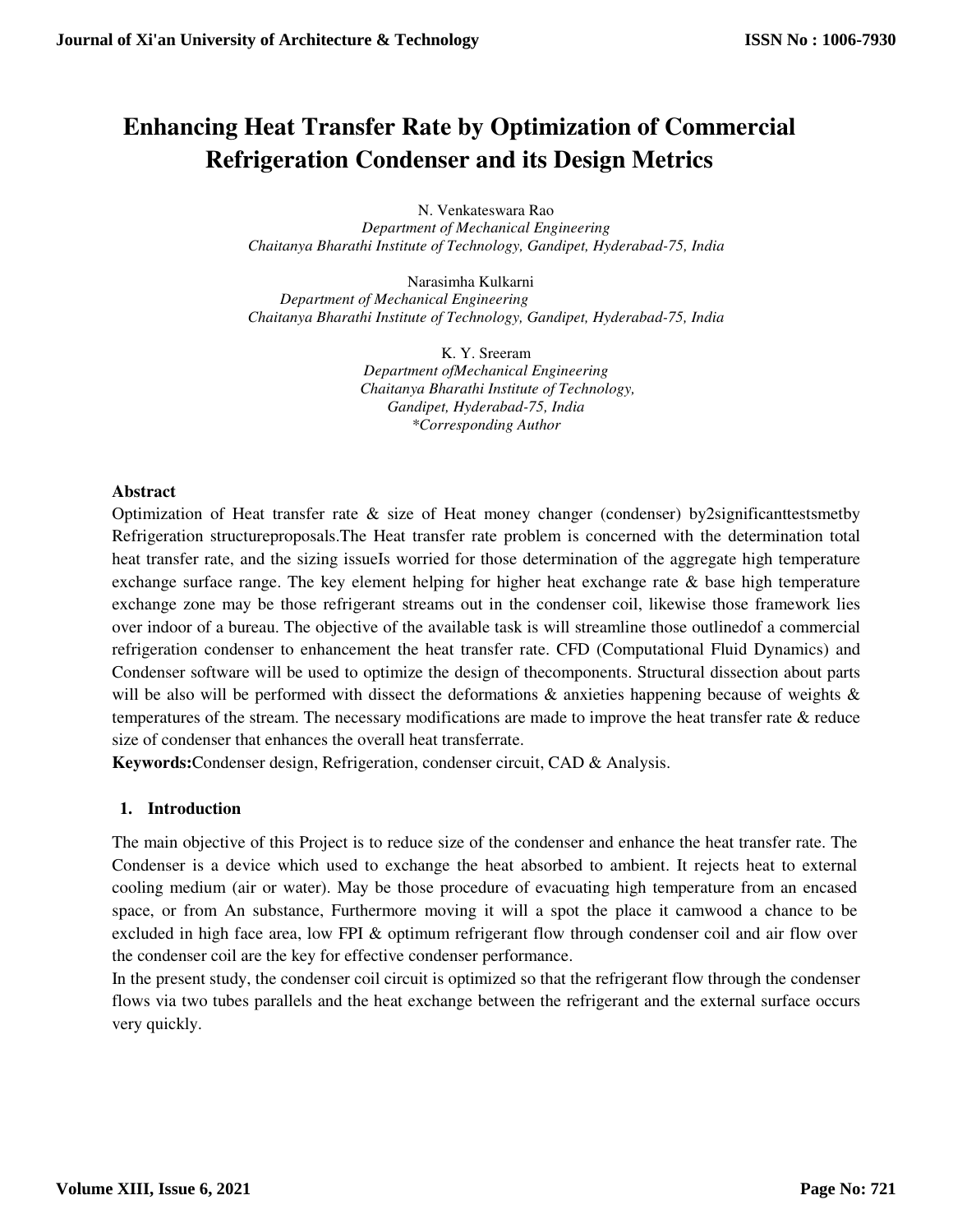

Fig.1 Detail explanation of Condenser with phase change.

#### **2. Experimental Setup ofCondenser Optimization**

The issues that mainlyeffect the heat transfer rate in a required convection type condenser

# **2.1 Air Cooled Condenser Selection**

Air cooled condenser might be common convection sort alternately constrained convection sort. On practically as a relatable point we utilize air cooled condenser. In front of measuring a condenser, cautious assessment of the necessities for a particular establishment will be fundamental. The assessment ought to include, attention from claiming starting cost, operating cost, administration an aggregation Furthermore kind about load. A condenser that is excessively little camwood make unreasonable What's more make operating issues in easier encompassing states a under-size condenser camwood make working issues in higher encompassing states. It is, therefore, paramount with think about those taking after factors in front of measuring a condenser:

- 1. Terrible heat dismissal.
- 2. Encompassing temperature.
- 3. Consolidating temperature.
- 4. Temperature distinction (TD).
- 5. Wind stream.

Condenser ability is a capacity of the essential high temperature exchange equation.

$$
Qc = U x A x L M T D
$$

here

```
Qc = Condenser capacity in Cal/hr (Ref.effect + Heat of Comp + Motor winding heat)
```
# $U =$  Overall heat transfer coefficient K.Cal/m2Hr.°C A

#### $=$  Effective surface area in m2

LMTD = Log mean temperature difference between the condensing refrigerant and the condensing medium in  $\degree$ C

#### **Facearea = Air quantity / Airvelocity**

The greatest speed happens between those tubes since the tubes blockan and only those streams acceptably. If B is those dividing among tubes in the face and cmay be the tube dividing among rows, also d may be those tube breadths. The Reynolds and Nusselt number are defined as follows for this case:

#### $Re = (\rho \times do \times U\infty) / \mu$

The Grimson's correlation is as follows

Where the constants *C* and *n* are dependent upon Reynolds number.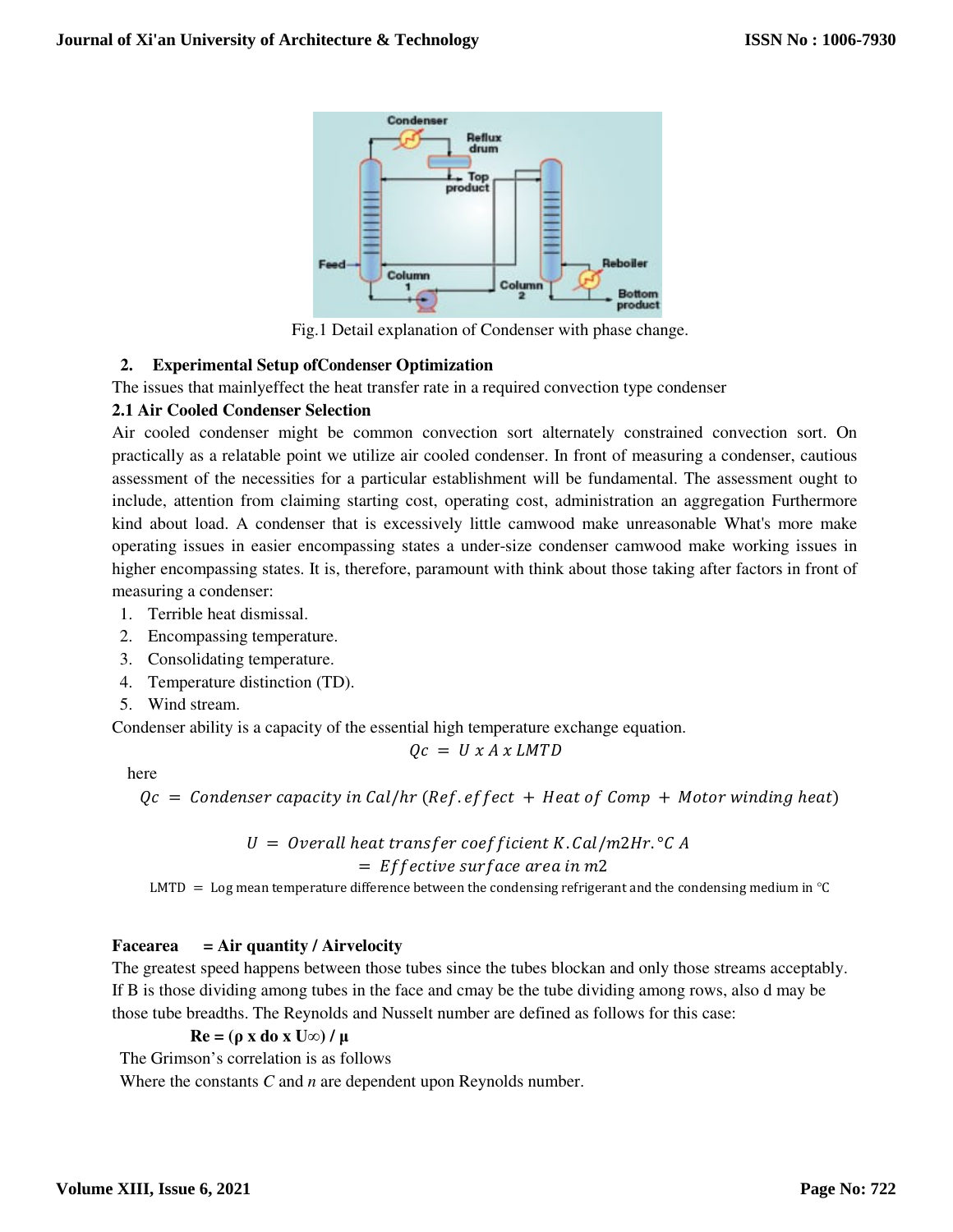

Figure.2. Constant for Grimson's Equation

| Design Considerations                     |                |                     |
|-------------------------------------------|----------------|---------------------|
| Tube Size                                 |                | $3/8$ <sup>th</sup> |
| Outside diameter of the condensertube     |                |                     |
|                                           |                | 0.007<br>9          |
| Inside diameter of the condenser tube     | $\ddot{\cdot}$ | 0.006<br>8          |
| Refrigerantused                           |                | <b>R404A</b>        |
| EvaporatorTemperature( ${}^{\circ}$ C)    |                | 7.2                 |
| CondenserTemperature( ${}^{\circ}$ C)     |                | 54                  |
| Sub cooling Temperature ( ${}^{\circ}$ C) |                | 10                  |
| Super heating Temperature $({}^{\circ}C)$ |                | 10.8                |
| CompressorPower(W)                        |                | 678                 |
| CoolingCapacity(Btu/hr)                   |                | 5460                |
| AmbientTemperature( ${}^{\circ}$ C)       |                | 43                  |

Enthalpy values taken from P-h chart

 $\rm H_{1}$  =400KJ / Kg  $\rm H_{4}$  =270KJ / Kg  $\rm H_{2}$  =430 KJ / Kg  $\rm H_{3}$  =245 KJ / Kg  $\rm H_{3}$  =420 KJ / Kg  $H_6 = 245$  KJ / Kg Refrigerant Effect =  $H_1 - H_6$ 

$$
= 155 \text{ KJ} / \text{Kg}
$$

Design ofCondenser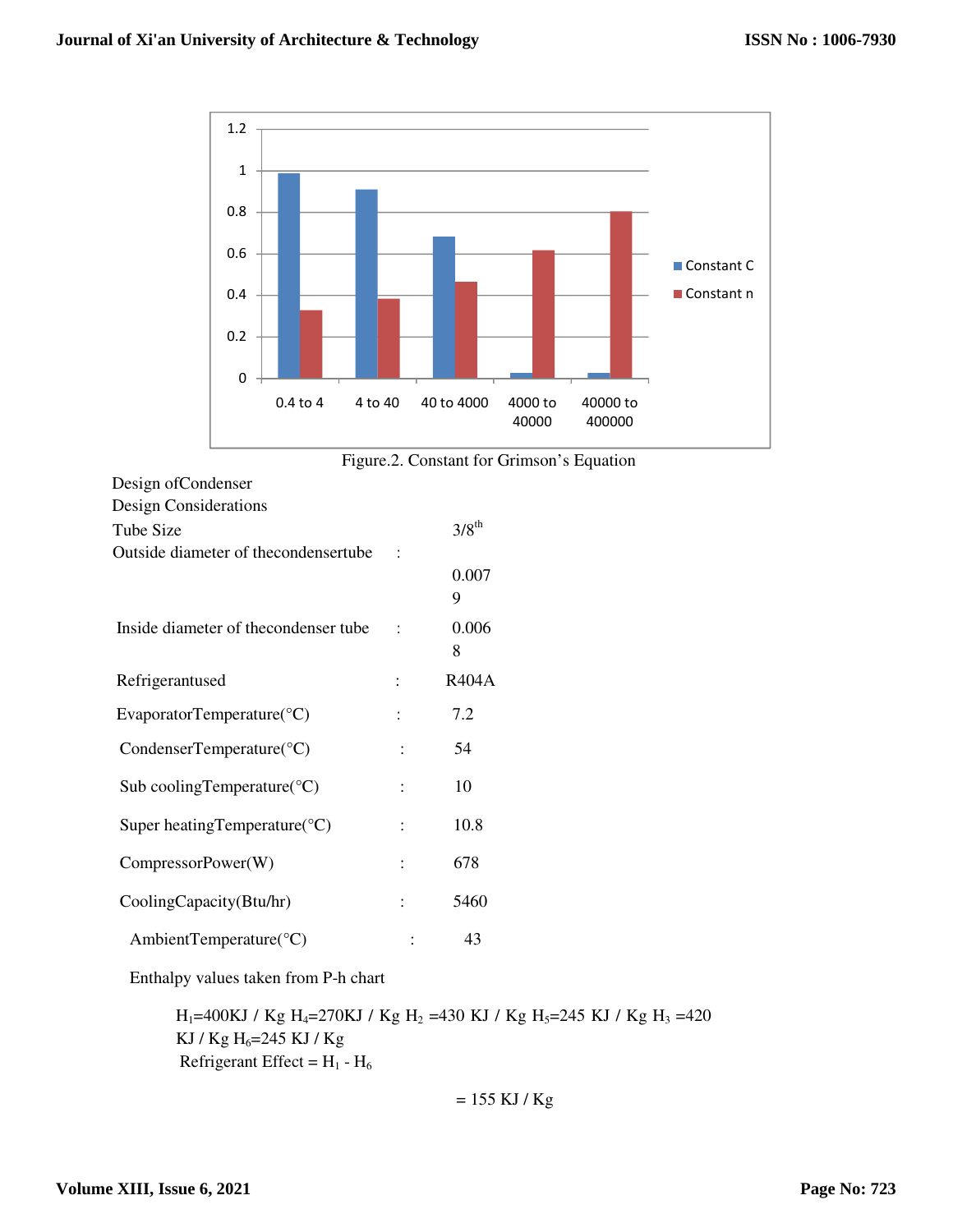HeatRejectionCapacity (HRC) = (**Refrigeration capacity \* power of compressor) \*FOS**

$$
=((1.6) + (678/1000)) \times 1.05 = 2.392
$$
 KW

Overall heat transfer coefficient

 $(678/1000)$  x 1.05 = 2.392 KW<br>heat transfer coefficient<br> $1/U_0 = (A_t / A_i)$  x (1/h<sub>i</sub> condensation) + 1/h<sub>0</sub> U<sub>0</sub> = 47.46 W/m<sup>2</sup> K LMTD condensation =  $7.61$  °C

# **2.2 CADModeling**



Figure.3 Figure.3. Existing design with 12 tube single circuit



Figure.4. New design with 11 tube



Fig. 5, Condenser coil with fins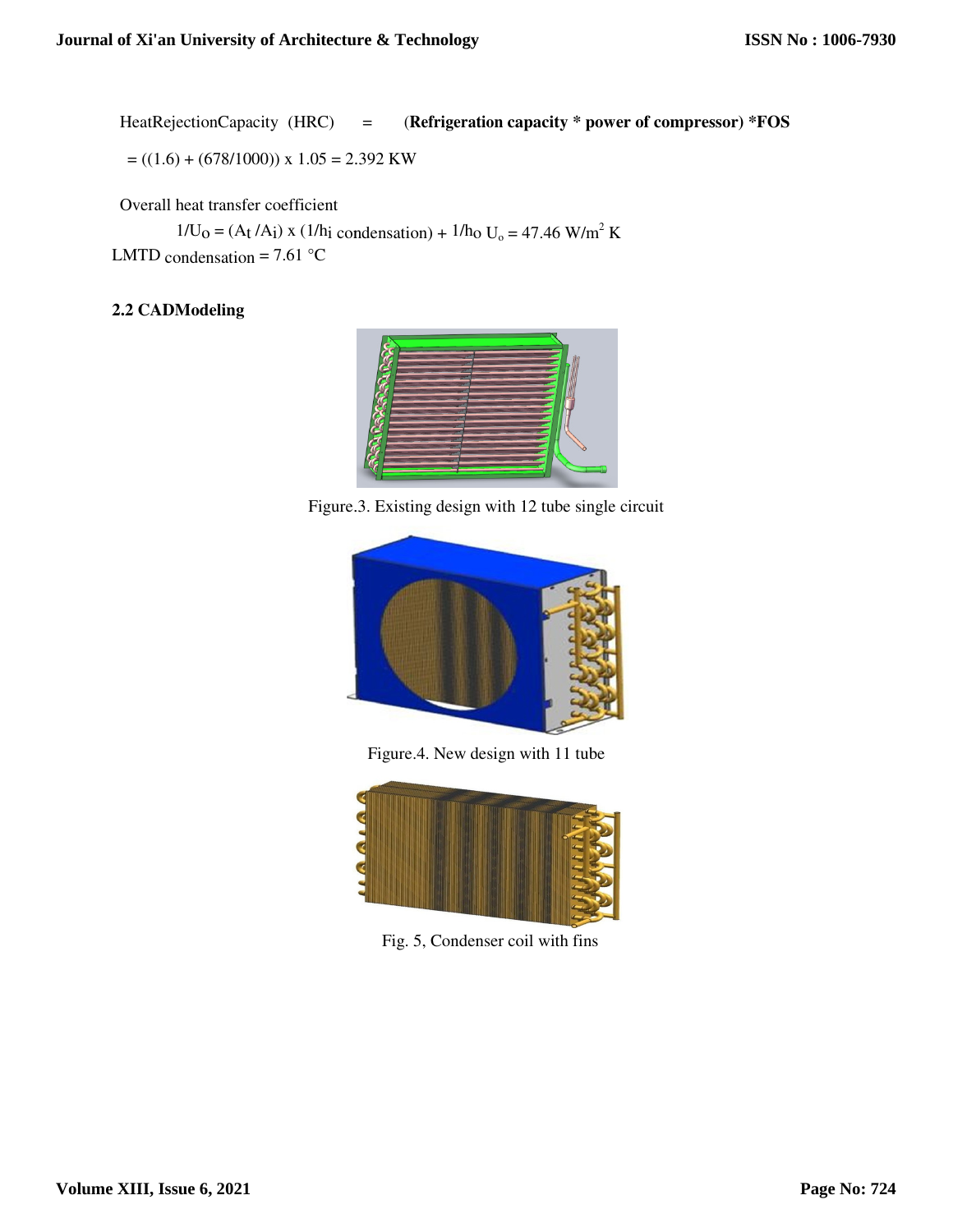

Fig. 6. Condenser coil without fins



Figure.7. Physical model of the design

# **2.3 ANALYSIS Structuralanalysis**

Boundary Conditions: Inlet: Temperature: 85 [C°]

Outlet: Mass flow rate = 0.0137(kg/s) Ref. Pressure: 14.7[PSI] Assumptions: Steady state single phaseanalysis.



Fig. 8. 11\*4 Row Condenser VelocityStreamlines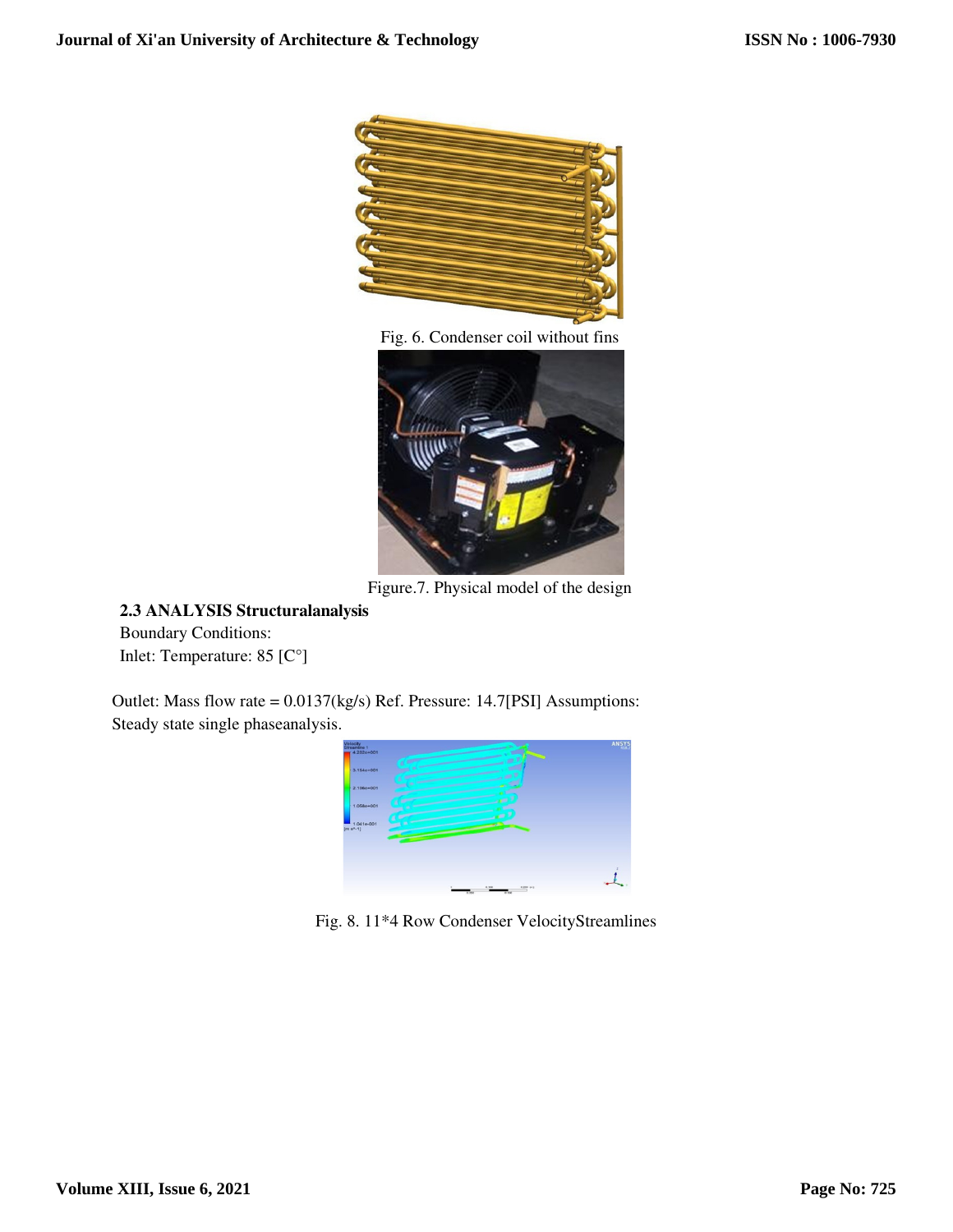

Fig.9. Temperaturecontour

|            | inlet                                               | outlet                                            |
|------------|-----------------------------------------------------|---------------------------------------------------|
| <b>MFR</b> | 1.370e-02 [kg s <sup><math>\degree</math>-1</sup> ] | $-1.370e-02$ [kg s <sup>2</sup> 1]                |
| Velocity   | 2.751e+01 [m s <sup><math>\sim</math></sup> 1]      | 2.327e+01 [m s <sup><math>\degree</math></sup> 1] |
| Temp       | 3.581e+02 [k] $(84.95$                              | $3.177e+02$ (44.55)                               |
|            | Deg.c)                                              | Deg.c)                                            |

|  | Table.2. Velocity and Temperature |  |  |
|--|-----------------------------------|--|--|
|--|-----------------------------------|--|--|

# **Results and Discussion**

By comparing the two models the outlet temperature of the new design is better.

By optimizing the circuit design from one circuit to two circuit the Heat transfer rate of the condenser is improved by 6% though the height of the condenser is decreased by 9 % by reducing one row of tube. The Capacity increased from3.17 KW to 3.37 KW. With this achievement the higher capacity of compressor can be used for the same refrigeration system and can be used in the very compact sized refrigeration units. The above data is calculated from the LUVATA Thest Condenser design Software and the images of the same are shown below

| 陽寧<br>ক।<br>Calculate       | Exit                      |                          | Memorized coils              |                      | LoadCalculation |                          | SaveCalculation          |
|-----------------------------|---------------------------|--------------------------|------------------------------|----------------------|-----------------|--------------------------|--------------------------|
|                             |                           |                          |                              |                      |                 |                          |                          |
| Fin type                    | 1022 corrugated<br>€      | $\overline{\phantom{a}}$ | Fin material                 |                      | A = Aluminium   |                          | $\blacktriangledown$     |
| Grooved<br>Type of tube     |                           | $\overline{\phantom{a}}$ |                              |                      |                 |                          |                          |
| Number of tubes in height   | $\overline{\phantom{0}}$  | 11                       |                              |                      |                 |                          |                          |
| Length of finned pack       | mm                        | 365                      | Exchange configuration       |                      | Countercurrent  |                          | $\overline{\phantom{a}}$ |
| Fin spacing                 | mm                        | 21                       | Altitude                     | $\blacktriangledown$ | m               | $\Omega$                 |                          |
| Number of rows              | $\overline{\phantom{a}}$  | A                        | Corrective factor            |                      |                 | 0.85                     |                          |
| Number of circuits          | $\overline{\phantom{a}}$  | $\overline{2}$           | Additional equivalent length |                      | m               | o                        |                          |
| Air entering temperature    | C                         | 35                       | Position of input            |                      | Same side       |                          | $\overline{ }$           |
| Relative humidity           | $\boldsymbol{\mathsf{z}}$ | 50                       | Number of non utilized tubes |                      | None            |                          | $\overline{\phantom{a}}$ |
| Frontal velocity            | m/sec<br>$\mathbf{v}$     | $\overline{c}$           | Number of in/out connections |                      |                 | $\overline{\phantom{a}}$ |                          |
| Gas superheating            | c                         | $\overline{25}$          |                              |                      |                 |                          |                          |
| Condensing temperature      | C<br>$\blacktriangledown$ | 54                       |                              |                      |                 |                          |                          |
| Liquid subcooling           | c                         | $\overline{c}$           |                              |                      |                 |                          |                          |
| Refrigerant selection R404A |                           | $\blacktriangledown$     |                              |                      |                 |                          |                          |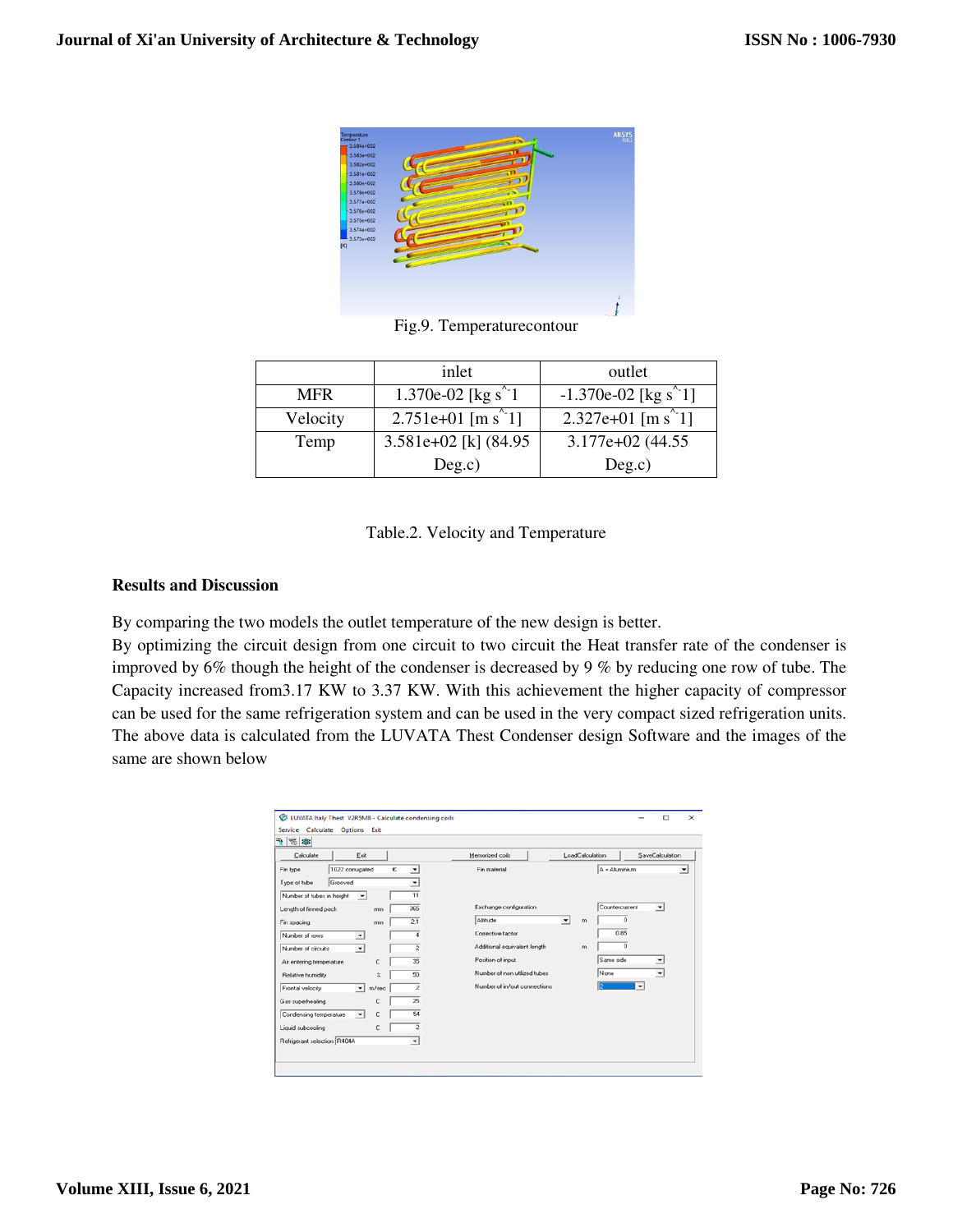| ECO code                     | 1022A1104036521CXX(1+1)     |                 |                          |                |
|------------------------------|-----------------------------|-----------------|--------------------------|----------------|
| Fin type                     | $25 \times 21.65$ Staggered | 1022 corrugated | 1022c                    | [STD]          |
| Type of tube                 | 9.21 Grooved C              |                 |                          |                |
| Fluid                        | <b>B4044</b>                |                 |                          |                |
| Utilized tubes               | 44                          |                 | HxLxP [mm]               | 275 x 365 x 87 |
| Non utilized tubes           | $\Omega$                    |                 | Outer area [m2]          | 7.53           |
| Inner volume [i]             | 1.18                        |                 | Frontal area [m2]        | 0.1            |
| Headers                      |                             |                 | Inner area [m2]          | 0.465          |
| Tubes per circuit            | 22                          |                 |                          |                |
|                              | AIR SIDE                    |                 | SIDE -R404A              |                |
| Entering temp. ["C]          | 35                          |                 | Delta superheating ["C]  | 25             |
| U.R. entering [%]            | 50                          |                 | T. condensing gas ['C]   | 54             |
| Outlet temp. ['C]            | 49.5                        |                 | T. condensing lig. ['C]  | 53.9           |
| U.R. outlet [%]              | 23.4                        |                 | Delta subcooling [°C]    | $\overline{c}$ |
| Flow [m3/h]                  | 722.7                       |                 |                          |                |
| Flow [kg/s]                  | 0.224                       |                 |                          |                |
| Frontal velocity [m/s]       | $\overline{c}$              |                 | Total flow [kg/h]        | 81.8           |
| Pressure drop [Pa]           | 38.1                        |                 |                          |                |
|                              |                             |                 | Coil pressure drop [kPa] | 6.53           |
| Barometric pres. [kPa]       | 101.325                     |                 | Pressure sat [bar]       | 24.9           |
| Altitude [m]                 | 0                           |                 |                          |                |
| Type of calculation          | Countercurrent              |                 | Total capacity [kW]      | 3.37           |
| Corrective factor            | 0.85                        |                 |                          |                |
| Additional equivalent lenght | Ō                           |                 |                          |                |

Fig.10. Input for 11 Tubes Condenser

Fig.11. Output for 11 Tubes Condenser

#### **Conclusion**

By optimizing the circuit designs from one circuit to two circuits the Heat transfer rate of the condenser is improved by 6% though the size of the condenser is decreased by 9 % by reducing one row of tube. The Capacity increased from3.17 KW to 3.37 KW. With this achievement the higher capacity of compressor can be used for the same refrigeration system and can be used in the very compact sized refrigeration units. With this new design the cost of the unit can be reduced by about 5 to 6%. In conclusion, by optimizing the circuit design the performance of the condenser can be improved

#### **References**

- 1. Y Peng1, S J Zhang1,3, F Shen1, X B Wang2, X R Yang2 and L J Yang2. IOP Conf. Series: Earth and Environmental Science 93 (2017)012067.
- 2. Mallikarjun1, Anandkumar S Malipatil 2 Volume 2 Issue X, October 2014 ISSN: 2321-9653 International Journal for Research in Applied Science & EngineeringTechnology(IJRASET)
- 3. A. Kalendar, T. Galal\*, A. Al-Saftawi, M.ZedanS. S. Karar and R. El-shiaty Department of Mechanical & Refrigeration Engineering, College of Technological Studies, PAAET, Kuwait
- 4. Firoz Rangrez1, Prof. S.H.Kulkarni2 Department of Mechanical Engineering, Mumbai University VeermataJijabai Technological Institute, Mumbai, Maharashtra, India International Journal of Emerging Technologies in Computational and Applied Sciences (IJETCAS) 14-450; © 2014, IJETCAS
- 5. Webb R L (1994) Principles of Enhanced Heat Transfer, John Wiley & Sons Inc, NewYork.
- 6. Han JC, Glicksman LR, RohsenowWM (1978) An Investigation of Heat Transfer and Friction for Rib-Roughened Surfaces, Int J Heat Mass Transf 21:143-1156.
- 7. Webb RL (1979) Toward a Common Understanding of the Performance and Selection of Roughness for Forced Convection. Studies in Heat Transfer: A Festschrift for E.R.G. Eckert, J.P. Hartnett et al., Edn,